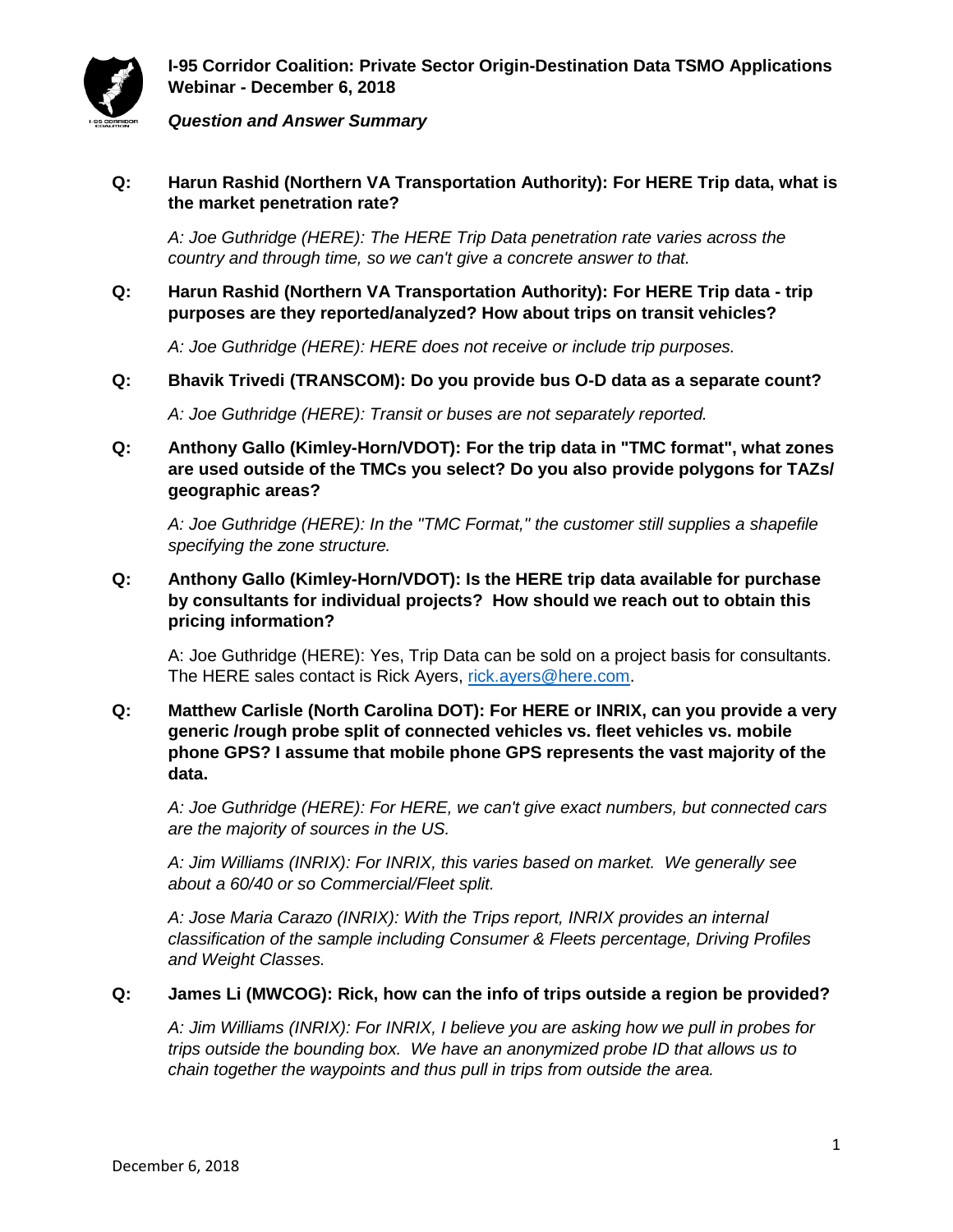

#### *Question and Answer Summary*

*A: Jose Maria Carazo (INRIX): The INRIX trips report contains ALL the trips that start, end or cross the interested region/s. On the other hand, the output of an INRIX OD matrix will contain all possible movements (Internal-External, Ext-Int, Int-Int and Ext-Ext) so you will get results even if the trips start outside of your interested zones*

**Q: Gail Yazersky (New Jersey DOT): Under which color are TNCs represented? I was referring the color coding for trip data in earlier slide regarding user probe classification. @Jim Williams was unsure whether TNCs are classified in the yellow color or possibly part of local fleets, or mobile users I believe I heard it described as 'app users.'**

*A: Rick Schuman (INRIX): Regarding your TNC question, in the US we don't have TNC info in our trip data.*

## **Q: Stephanie Dock (District DOT): Rick - is it more accurate on the TNC front to say that you do not know if you have TNC data? And if they are in there, they would likely show as personal vehicles?**

*A: Rick Schuman (INRIX): Stephanie - good point. We aren't getting them 'wholesale' from TNC operators, but we certainly could be getting them 'retail' - from our auto/connected care or mobile app partners.*

#### **Q: Matthew Carlisle (North Carolina DOT): INRIX, can you zoom in and truly "watch" the probes one the past "live" view?**

*A: Jim Williams: INRIX does not have an external platform on which to view trips. That sort of feature is available through external partners. Trips are all historical data.*

# **Q: Bhavik Trivedi (TRANSCOM): Rick - If a trip starts late night say by 11.50 pm from the origin and ends after midnight reaching destination. Do you cover such O-D patterns in a query made?**

*A: Jim Williams (INRIX): INRIX does allow trips to span the midnight barrier in some cases. Several providers do rotate provider IDs at midnight UTC, however.*

## **Q: James Li (MWCOG): Rick, please shed some light on how reliable the truck trips data look like.**

*A: Jim Williams (INRIX): INRIX gathers probe data from a number of freight providers. Can you elaborate on how you would measure reliability?*

## **Q: Josh O'Neill (State of RI – Div. of Planning): Do they report in a matrix format?**

*A: Joe Guthridge (HERE): HERE Trip Data does report in a matrix format, as a list of matrix cells in CSV format.*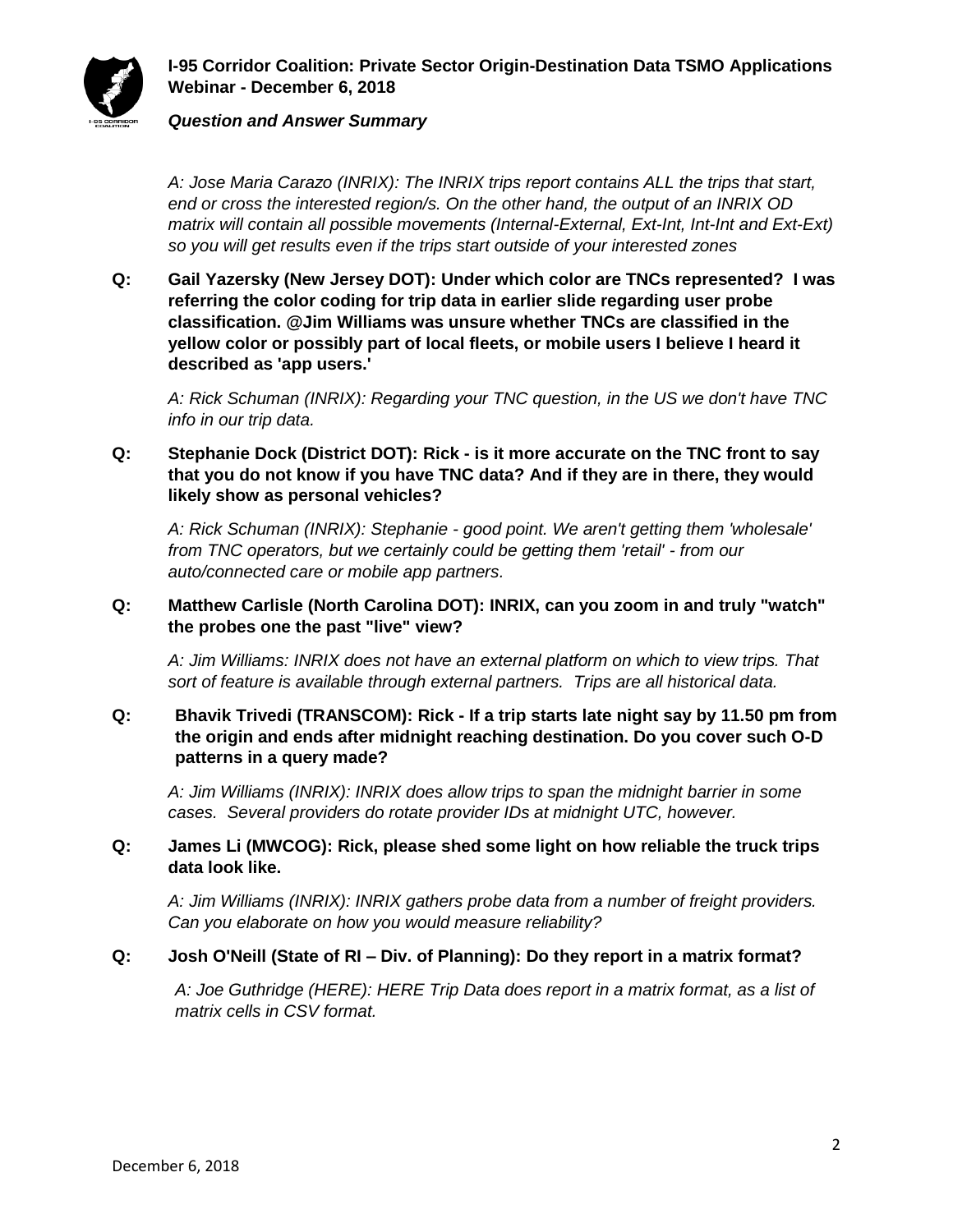

**I-95 Corridor Coalition: Private Sector Origin-Destination Data TSMO Applications Webinar - December 6, 2018**

*Question and Answer Summary*

# **Q: James Li (MWCOG): Rick/Jim - regarding trips outside regional boundary, more specifically, can we know where and how many trips accessing a border facility are from outside origins?**

*A: Jim Williams (INRIX): Trips able to freely move through border crossings can be reflected in reports. However, many probes reset their IDs upon engine stop/start. So, a probe stopping at a crossing and resetting its ID will be a trip end and a new trip start.*

### **Q: Josh O'Neill (State of RI – Div. of Planning): Is the mode imputation based on Census journey to work?**

*A: Sepehr Ghader (UMD Maryland Transportation Institute): Our mode imputation is not based on ACS journey to work, but we use this dataset for validation.* 

## **Q: Stephanie Dock (District DOT): How are you getting non-auto?**

*A: Sepehr Ghader (UMD Maryland Transportation Institute): Our location-based services and cellphone data include all modes. We impute the mode based on the locations, speed, etc.* 

# **Q: Stephanie Dock (District DOT): Sepehr - do you have more information on how you do that imputation? I have a lot of questions about the black box many firms are offering that purports to do that. Buses, bikes, cars, and even peds can move at the same speed in our downtown during peak hours.**

*A: Sepehr Ghader (UMD Maryland Transportation Institute): Our mode imputation is an ongoing effort, but we have published some of the results we got so far. Please email me and I can send you more information. [\(sghader@umd.edu\)](mailto:sghader@umd.edu).*

## **Q: Harun Rashid (Northern VA Transportation Authority): For the MTI project - how are trip purposes determined?**

*A: Sepehr Ghader (UMD Maryland Transportation Institute): We impute home, work locations and HBW, HBO, NHB can be obtained from these. Other purposes can also be imputed by integrating the data with POI data.*

## **Q: Tom Edinger (DVRPC): It seems that connected vehicles (GPS) is the most accurate data collection process. What steps are planned to increase this data collection effort? Are we reliant just on the car manufactures?**

*A: Joe Guthridge (HERE): The good news is that all manufacturers are moving to connected vehicles. Naturally, this doesn't help the fleet already on the road, and it will take some years for them to achieve the majority. Also, manufacturers typically sell their data, rather than provide it for free, so there will still need to be funding involved.*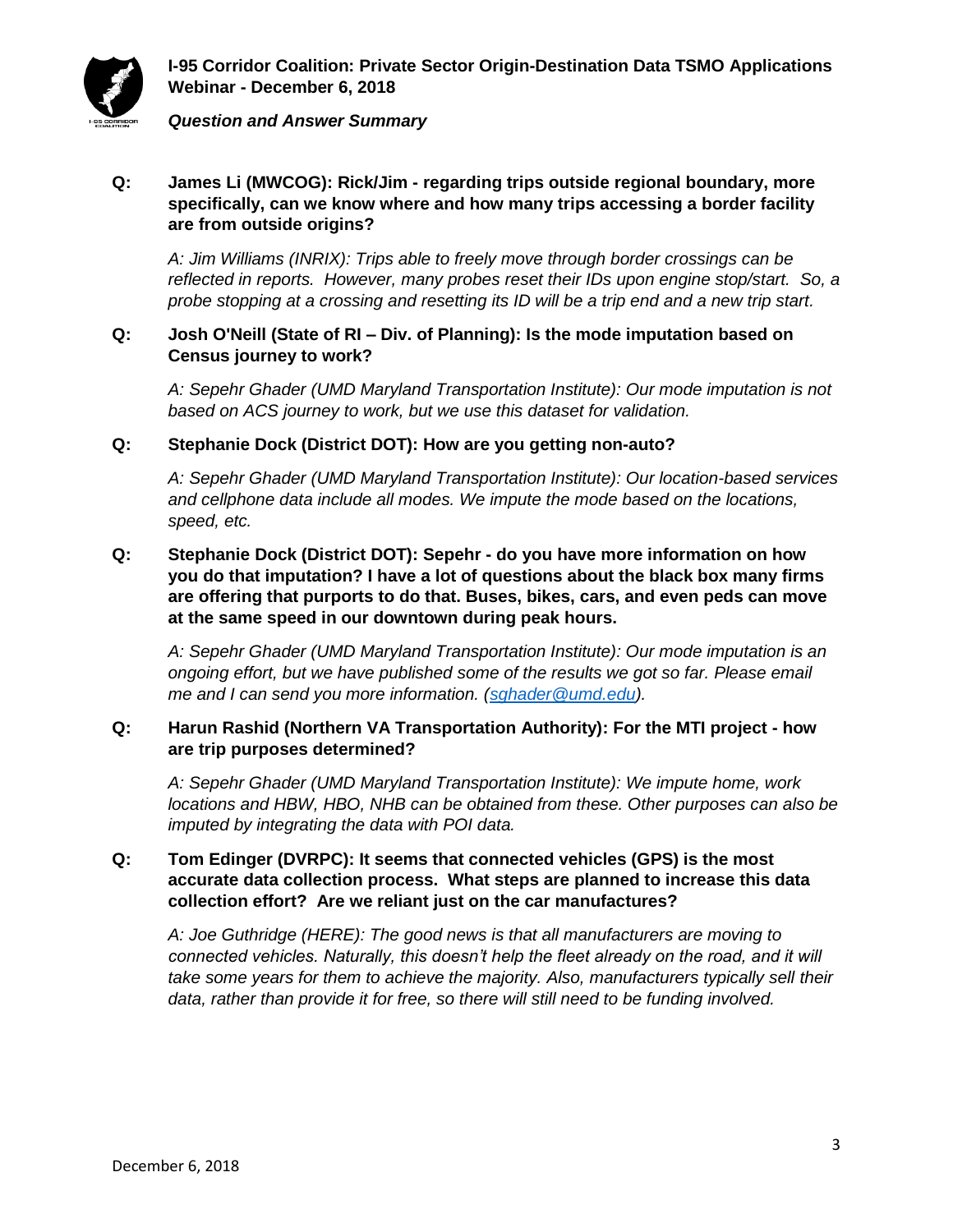

*Question and Answer Summary*

## **Q: Tom Edinger (DVRPC): Mark, is there any freeware algorithm to snap GPS points to streets (lines) based on data alignment issues?**

*A: Mark Franz (CATT Lab): Tom, yes, there are some algorithms out there on sites like GitHub. It seems that most of the scripts that I discovered snap to OpenStreetMap (OSM). While this may be useful for some, CATT Lab uses the TMC map so we had to create a script for that purpose.*

## **Q: Todd Peterson (USDOT-FHWA): Has this capability been applied to calibrating a regional planning model such as the MWCOG TPB travel demand model?**

*A: Michael Pack (CATT Lab): BMC is looking to do this. The State of MD just purchased 2 years' worth of data (2018-2019). There are a lot of folks in the state getting pretty excited about what they can potentially do.* 

# **Q: Harun Rashid (Northern VA Transportation Authority): Is CATT lab's "INRIX Trajectory Analytics" tool is available to all existing subscribers? Who do we contact about the Trajectory data?**

*A: Michael Pack (CATT Lab): Harun -- it's available to states/agencies in the Coalition who purchase the Trajectory/waypoint data. You can contact Michael for more information.*

## **Q: Stan Young (NREL): Mark - we need to see CDFs of the travel time on the OD pairs.**

*A: Michael Pack (CATT Lab): Stan - We know how much you love CDFs. Yes, this is something we are working on.* 

## **Q: Stan Young: Michael - are ATSPMs being developed into the tool, again CDFs between mid-blocks -- that would be awesome!**

*A: Mark Franz (CATT Lab): Stan, these are all great suggestions. We will certainly bring up these ideas with our working group to get feedback on how to integrate these suggestions into the tool.*

# **Q: Anthony Gallo (Kimley-Horn/VDOT): Michael - any idea off the top of your head what those states are?**

*A: Michael Pack (CATT Lab): It's currently just Maryland, but others are getting close, I think. The availability of the data and tools were only just recently announced, and it takes folks a while to figure out procurements.*